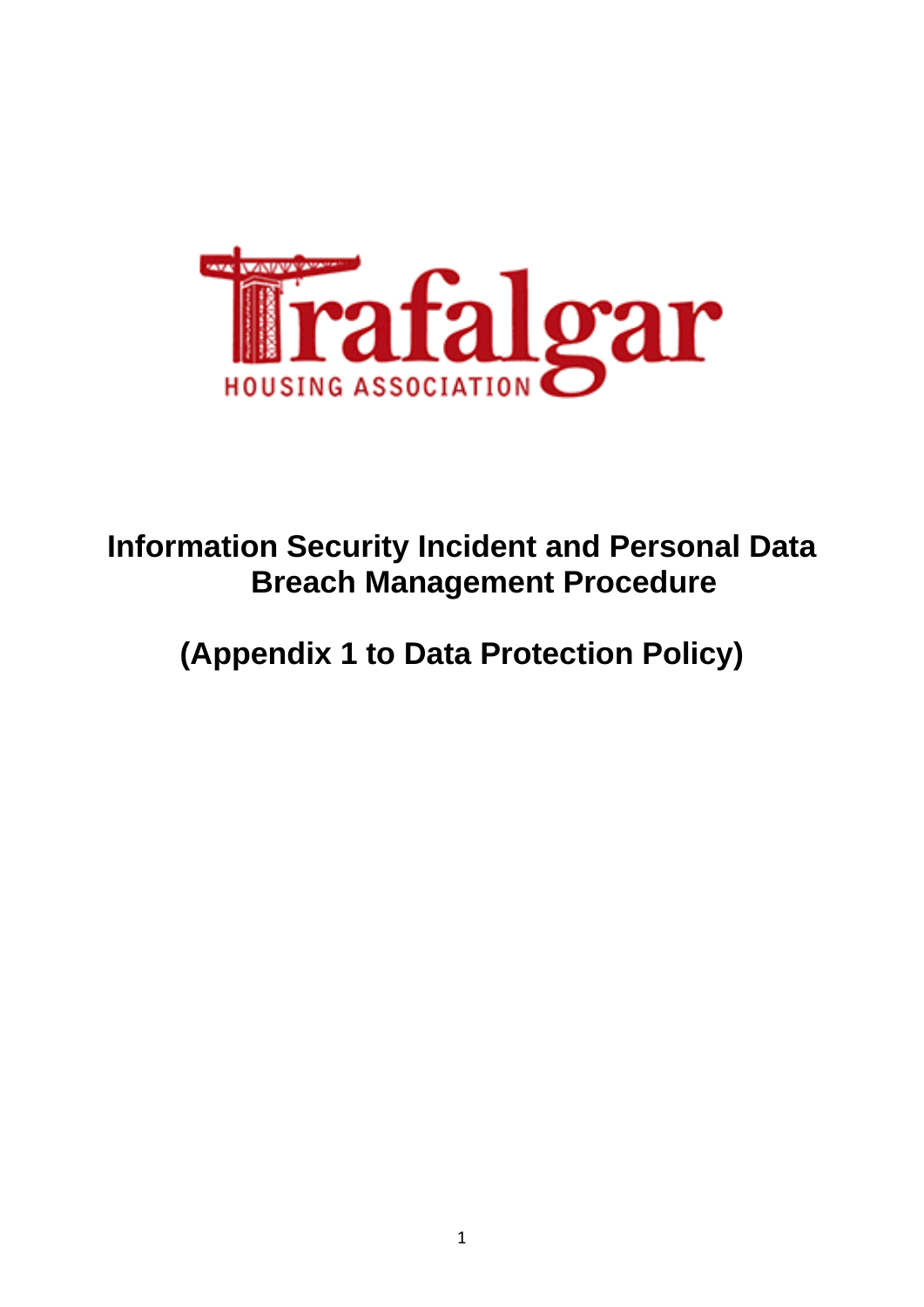# **Contents**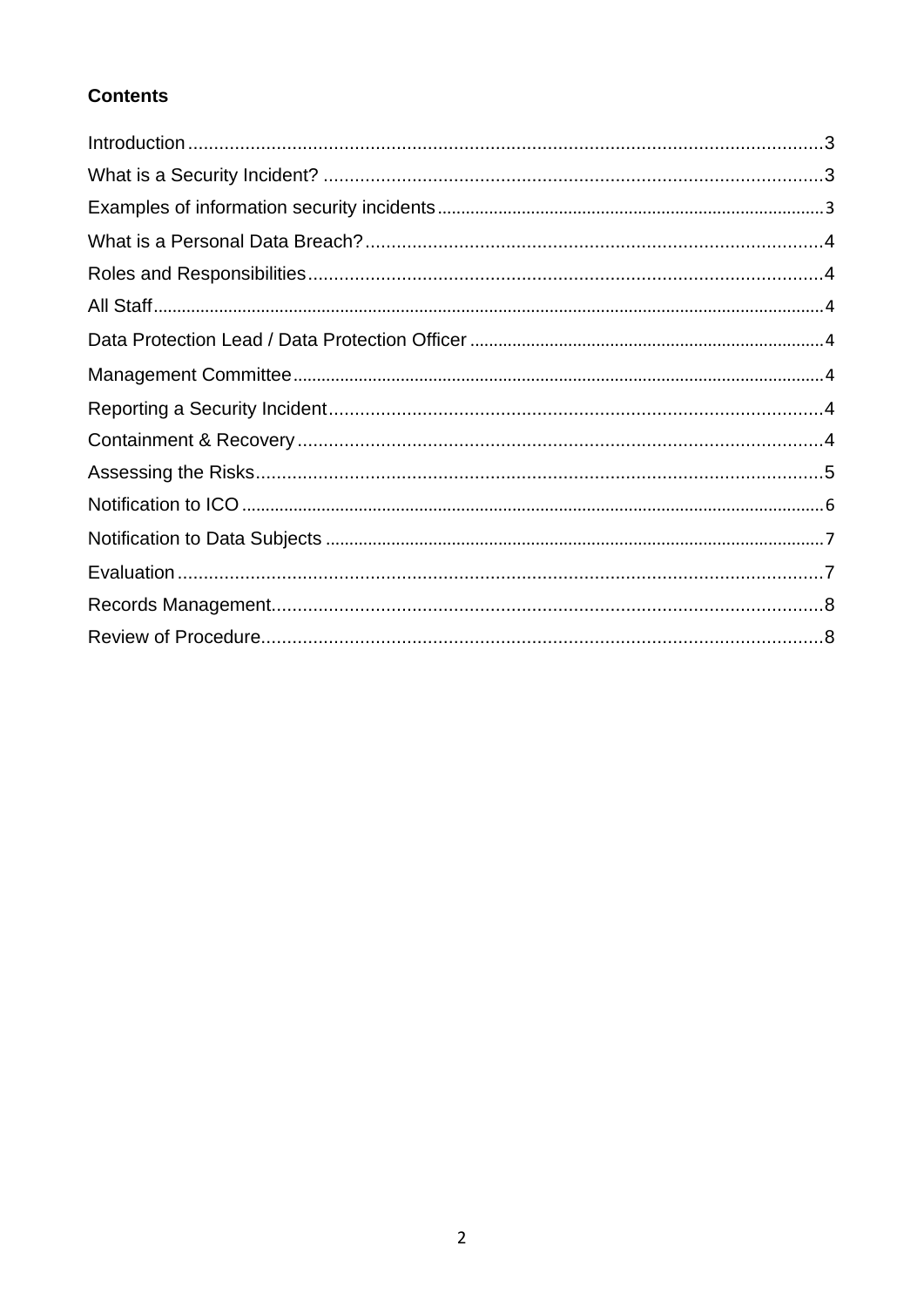## <span id="page-2-0"></span>**Introduction**

The risk of a security incident involving information, including personal data, held by organisations is significant. Cyberattacks, ransomware, phishing, malware, system and process failures, human error, lost or stolen devices are all examples of how data can be lost or compromised.

All incidents that may result in a breach of data protection regulations need to be recorded. Trafalgar Housing Association's Data Protection Lead will maintain a register of incidents and whether these have resulted in personal data breaches for Trafalgar Housing Association.

A security incident, resulting in a breach could damage Trafalgar Housing Association's reputation and our relationship with stakeholders or expose the organisation's staff and customers to the risk of fraud or identity theft. In addition, distress could be caused to the individuals concerned with the potential for legal action against Trafalgar Housing Association.

Some breaches must be reported to the Information Commissioners Office within 72 hours of us being made aware and in certain circumstances, there is also a need to notify the individuals whose personal data has been involved in the breach.

The Information Commissioner's Office has the right to impose enforcement notices on us or monetary fines (up to 4% of turnover) for breaches including the failure to notify a breach.

# <span id="page-2-1"></span>**What is a Security Incident?**

An information security incident is a suspected, attempted, successful, or imminent threat of unauthorised access, use, disclosure, modification or destruction of information; interference with information technology operations or significant violation of our acceptable use policy or information security policy.

#### <span id="page-2-2"></span>**Examples of information security incidents**

- Computer system intrusion.
- Unauthorised access to premises where information is stored.
- Unauthorised or inappropriate disclosure of organisation information.
- Suspected or actual breaches, compromises, or other unauthorised access to Trafalgar Housing Association's systems, data, applications or accounts.
- Unauthorised changes to computers or software.
- Loss or theft of computer equipment or other data storage devices and media (laptop, USB drive, personally owned device used for work) used to store or access Trafalgar Housing Association's information.
- An attack that prevents or impairs the authorised use of networks, systems or applications.
- Interference with the intended use or inappropriate or improper usage of information technology resources.

A Security Incident involving personal data is considered a Personal Data Breach. If a security incident does not involve personal data, it will still be logged and investigated under this procedure.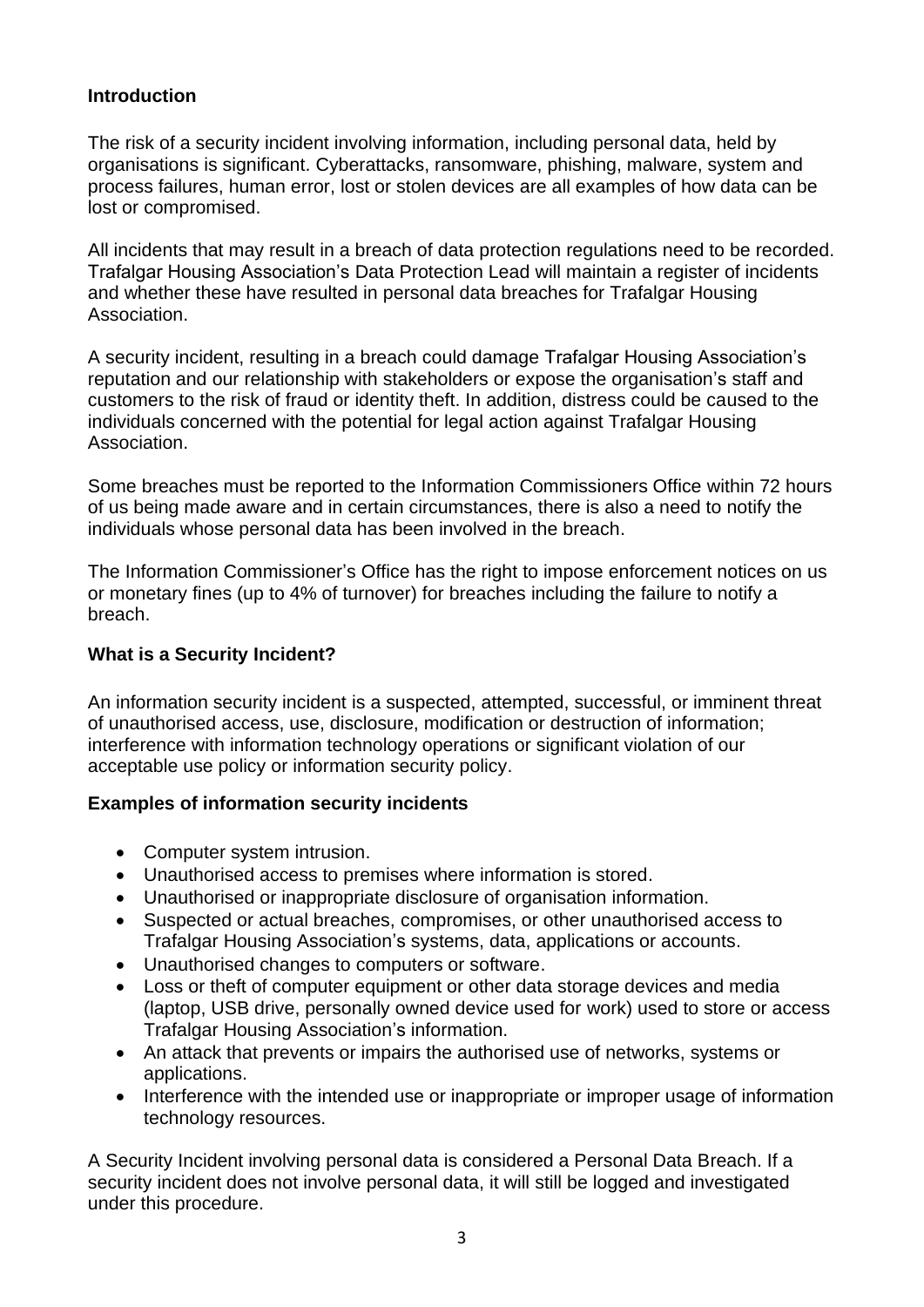## <span id="page-3-0"></span>**What is a Personal Data Breach?**

A personal data breach is a security incident leading to the destruction, loss, alteration, unauthorised disclosure of, or access to, personal data. It is important to understand that a personal data breach is more than just losing personal data. Whilst all personal data breaches are security incidents, not all security incidents are necessarily personal data breaches.

# <span id="page-3-1"></span>**Roles and Responsibilities**

#### <span id="page-3-2"></span>**All Staff**

- Reporting any security incidents to the Data Protection Lead.
- Assisting with any investigation
- Implementing any actions to contain and recover information

### <span id="page-3-3"></span>**Data Protection Lead (in conjunction with the Data Protection Officer as required)**

- Recording all security incidents
- Deciding if incident has resulted in a personal data breach
- Manage investigations and actions to contain and recover information
- Notify the relevant staff, ICO and data subjects
- Identify lessons learned and implement actions to reduce future recurrence

#### <span id="page-3-4"></span>**Director and management Committee**

- Ensure appropriate resources are allocated to assist in breach investigations, containment and recovery
- Review Breach Register and reports

#### <span id="page-3-5"></span>**Reporting a Security Incident**

It is the responsibility of all staff to report any suspected or actual Security Incident as soon as possible to the Data Protection Lead including out of hours and at weekends. It is vital that the Data Protection Lead is notified of the incident promptly in order to ensure the necessary immediate actions are taken to reduce the impact of the incident and decide whether notification is required to the Information Commissioners Office (ICO) or data subject(s). Trafalgar Housing Association may also need to report the incident to the SHR.

Incidents/breaches should be reported to the Data Protection Lead by telephone and followed up with an email if you are unable to make direct contact via the phone. Where an incident involves electronic data or IT systems the Data Protection Lead will notify the IT Support Provider as soon as possible.

#### <span id="page-3-6"></span>**Containment & Recovery**

An Incident requires investigation promptly to contain the situation and put in place a recovery plan to limit potential damage. The following needs to be established:

• Who is required to investigate the breach with the DPO and what resources will be required.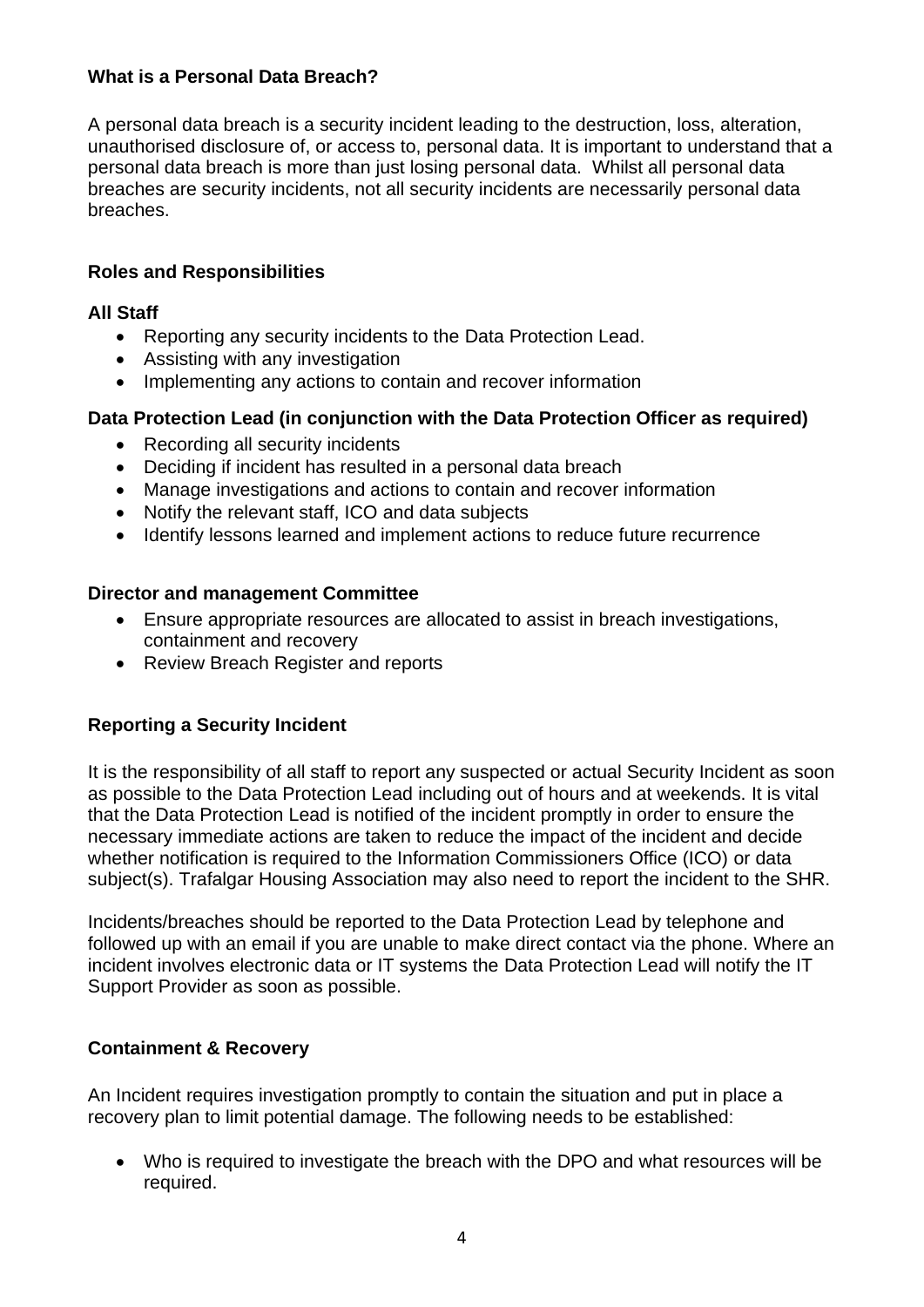- Who needs to be made aware of the breach and what information do they need so they can assist in containing the breach. *(This could be isolating or closing a compromised section of the network, finding a lost piece of equipment or simply changing the access codes at the front door.)*
- Whether there is anything we can do to recover any losses and limit the damage the breach could cause. (*As well as the physical recovery of equipment, this could involve the use of back up tapes to restore lost or damaged data or ensuring that staff recognise when someone tries to use stolen data to access accounts.)*
- If criminal activity is suspected the Police should be informed.

# <span id="page-4-0"></span>**Assessing the Risks**

Some data security incidents will not lead to risks beyond possible inconvenience to those who need the data to do their job. For example, where a laptop is irreparably damaged, but its files were backed up and can be recovered.

While these types of incidents can still have significant consequences, the risks are very different from those posed by, e.g. the theft of a tenant database when the data may be used to commit identity fraud.

The following should be considered when making an assessment:

- What type of data is involved? *If it includes personal data it will be considered a Personal Data Breach.*
- How sensitive is it? *Remember that some data is sensitive because of its very personal nature (health records) while other data types are sensitive because of what might happen if it is misused (bank account details).*
- If data has been lost or stolen, are there any protections in place such as encryption?
- What has happened to the data? If data has been stolen, could it be used for purposes which are harmful to the individuals to whom the data relate or the organisation; if it has been damaged, this poses a different type and level of risk
- Regardless of what has happened to the data, what could the data tell a third party about an individual or the organisation? Sensitive data could mean very little to an opportunistic laptop thief while the loss of apparently trivial snippets of information could help a determined fraudster build up a detailed picture of other people.
- How many individuals' personal data are affected by the breach? It is not necessarily the case that the bigger risks will accrue from the loss of large amounts of data but is certainly an important determining factor in the overall risk assessment.
- Who are the individuals whose data has been breached? Whether they are staff or tenants will to some extent determine the level of risk posed by the breach and, therefore, the actions taken in attempting to mitigate those risks.
- What harm can come to individuals or the organisation? Are there risks to physical safety or reputation, or financial loss or a combination of these?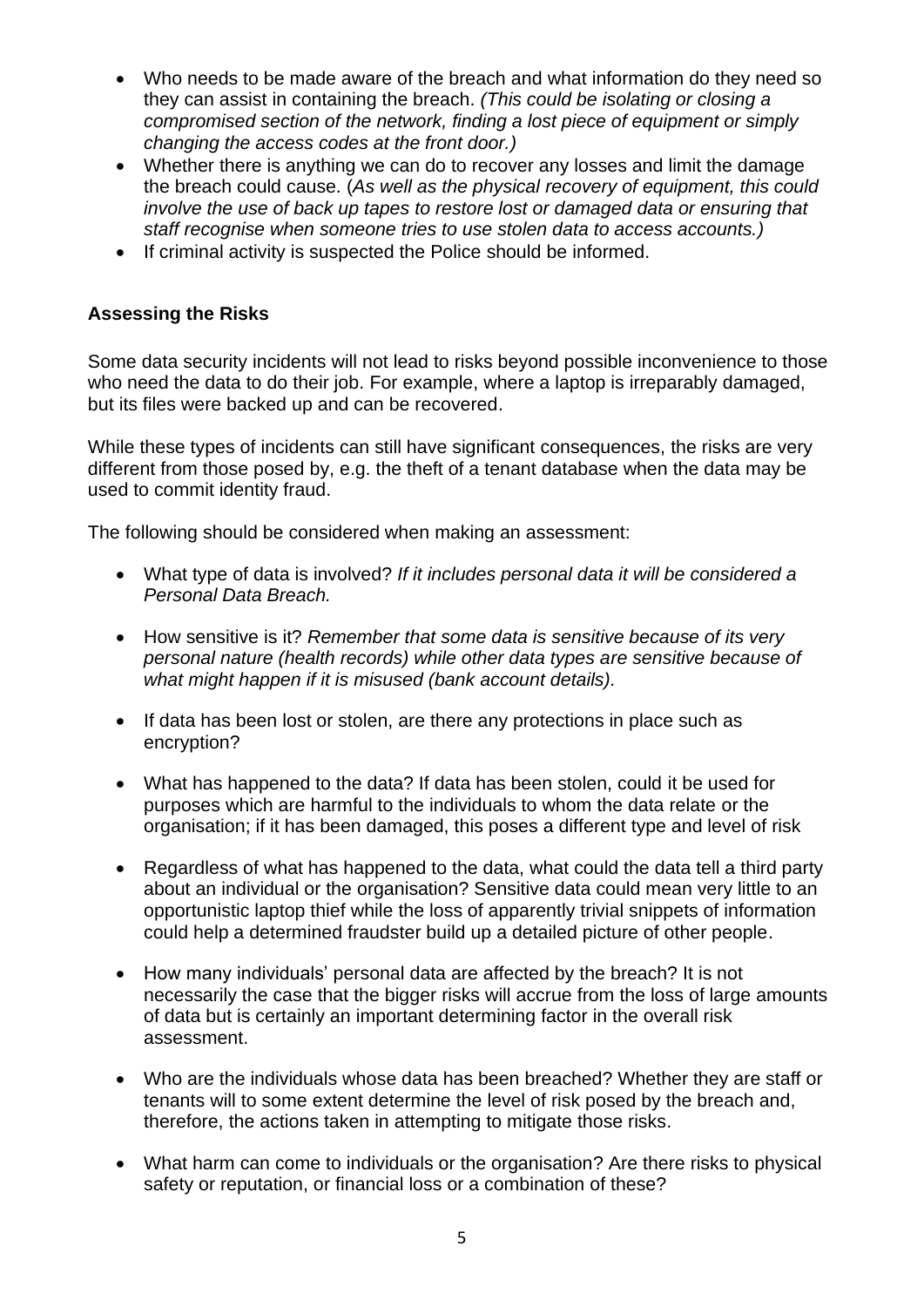- Are there wider consequences to consider such as a risk to public health or loss of public confidence in an important service we provide?
- If individuals' bank details have been lost, consider contacting the banks themselves for advice on anything they can do to help you prevent fraudulent use.

### <span id="page-5-0"></span>**Notification to ICO**

The ICO should be notified (by the Data Protection Lead or DPO) when the breach is likely to result in a risk to the rights and freedoms of individuals. If unaddressed, such a breach is likely to have a significant detrimental effect on individuals, e.g. it may result in discrimination, damage to reputation, financial loss, loss of confidentiality or any other significant economic or social disadvantage.

Incidents, and whether to notify the ICO, need to be assessed on a case by case basis. For example, the ICO should be notified about a loss of personal data where the breach leaves the data subjects open to identity theft. On the other hand, the loss or inappropriate alteration of a staff telephone list would not normally meet the threshold for notification. Enclosure 1 to this procedure provides examples of breaches that require notification and to whom.

The decision to notify the ICO will be made by the Data Protection Lead with advice from the DPO. The decision and thinking behind it will be recorded in the Breach Register and/or incident file. Notification will be made online using the ICO's form and will include:

- The nature of the personal data breach including, where possible: the categories and approximate number of individuals concerned; and the categories and approximate number of personal data records concerned.
- The name and contact details of the Data Protection Officer or other contact point where more information can be obtained.
- A description of the likely consequences of the personal data breach.
- A description of the measures taken, or proposed to be taken, to deal with the personal data breach and, where appropriate, of the measures taken to mitigate any possible adverse effects.

A notifiable breach has to be reported to the ICO within 72 hours of us becoming 'aware' of it. When we become 'aware' of the breach is the point when we know or suspect there has been a personal data breach. We may not discover that a security incident is a personal data breach initially, but as soon as we do know or suspect that personal data is involved then we are 'aware'. Some examples to help determine when we become aware:

- In the case of a loss of a CD or data stick with unencrypted data it is often not possible to ascertain whether unauthorised persons gained access. Nevertheless, in most cases, this should be notified as there is a reasonable degree of certainty that a breach has occurred; we would become 'aware' when we realised the CD or data stick was missing.
- A third party informs us that they have accidentally received the personal data of a tenant and provides evidence of the unauthorised disclosure. As we have been presented with clear evidence of a breach then there can be no doubt that we have become 'aware'.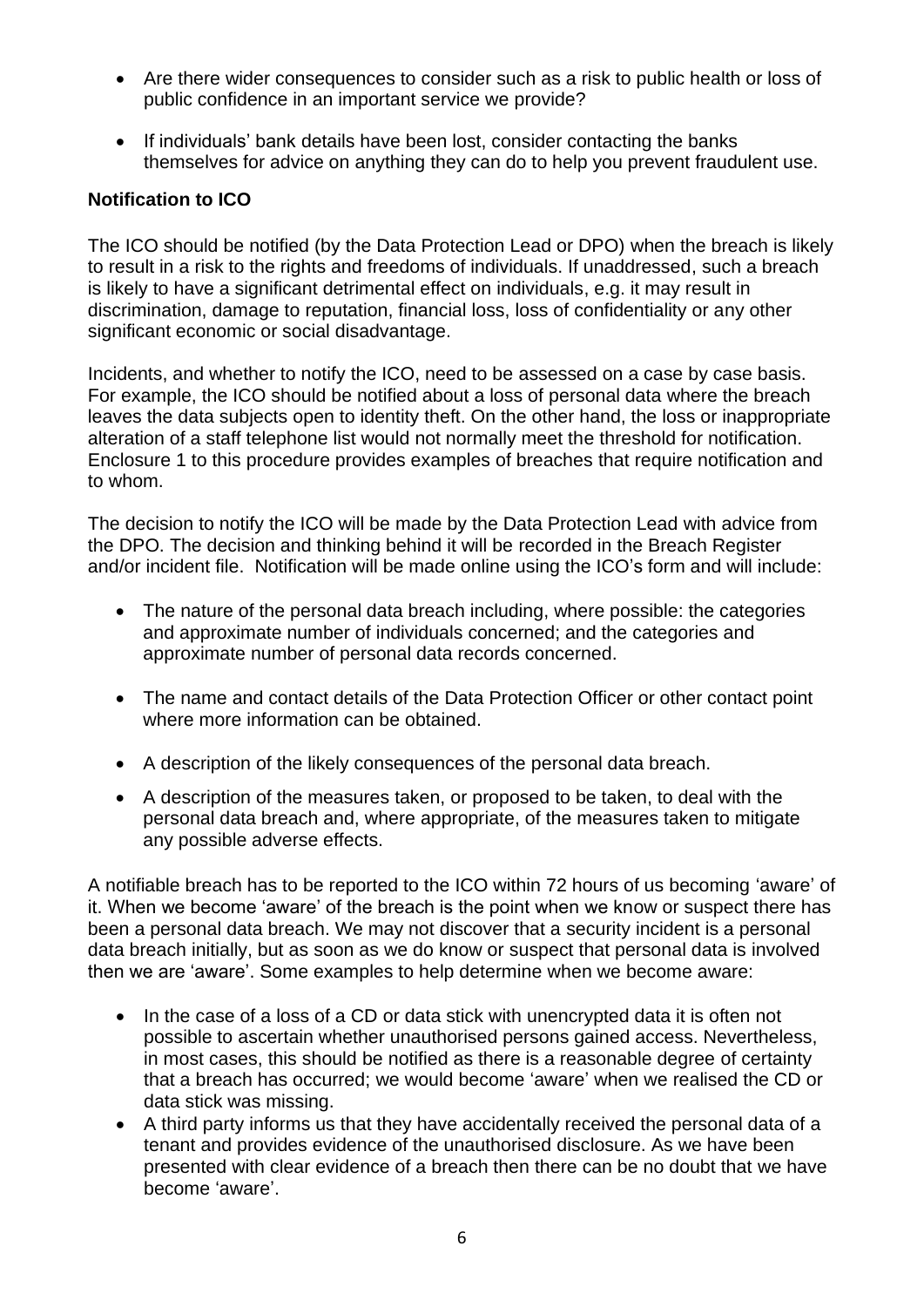• We detect that there has been a possible intrusion into our IT network. We check our systems to establish whether personal data held on that system has been compromised and confirm that this is the case. Once again, we now have clear evidence of a breach there can be no doubt that we have become 'aware'.

It is recognised that it will often be impossible to investigate a breach fully within the 72 hour time-period and legislation allows for us to provide information to the ICO in phases.

We should always aim to notify the ICO as soon as possible even if we do not have much detail at that point. However, for initial notifications delayed beyond 72 hours, the reasons for the delay in notification should be given.

# <span id="page-6-0"></span>**Notification to Data Subjects**

Where a breach is likely to result in a high risk to the rights and freedoms of individuals, we must notify those concerned directly and without undue delay, unless this would involve disproportionate effort.

If it is not possible to contact the data subjects directly or there are a large number of data subjects involved, then we should make a public communication or similar measure whereby the data subjects are informed in an effective manner. Dedicated messages must be used when communicating a breach to data subjects and they should not be included in other information such as regular updates or newsletters. This helps make the communication of the breach clear and transparent. Examples of transparent communication methods include direct messaging (email, SMS), prominent website banners, social media posts or notification, postal communications and prominent advertisements in printed media.

Communicating a breach to data subjects allows us to provide information on the risks presented as a result of the breach and the steps the data subjects can take to protect themselves from its potential consequences. When notifying the data subjects of a breach, we must provide the following information:

- a description of the nature of the breach;
- the name and contact details of the Data Protection Lead and/or DPO;
- a description of the likely consequences of the breach; and
- a description of the measures taken or proposed to be taken by us to address the breach, including, where appropriate, measures to mitigate its possible adverse effects.
- Who the data subiect should contact if they require further information or if they wish to make a complaint. This should include the ICO's details.

# <span id="page-6-1"></span>**Evaluation/Lessons Learned**

It is important not only to investigate the causes of the breach and learn lessons from it but also to evaluate the effectiveness of our response. If it was identified that the breach was caused, even in part, by systemic problems, then simply containing the breach and continuing 'business as usual' is not acceptable. If management of the breach was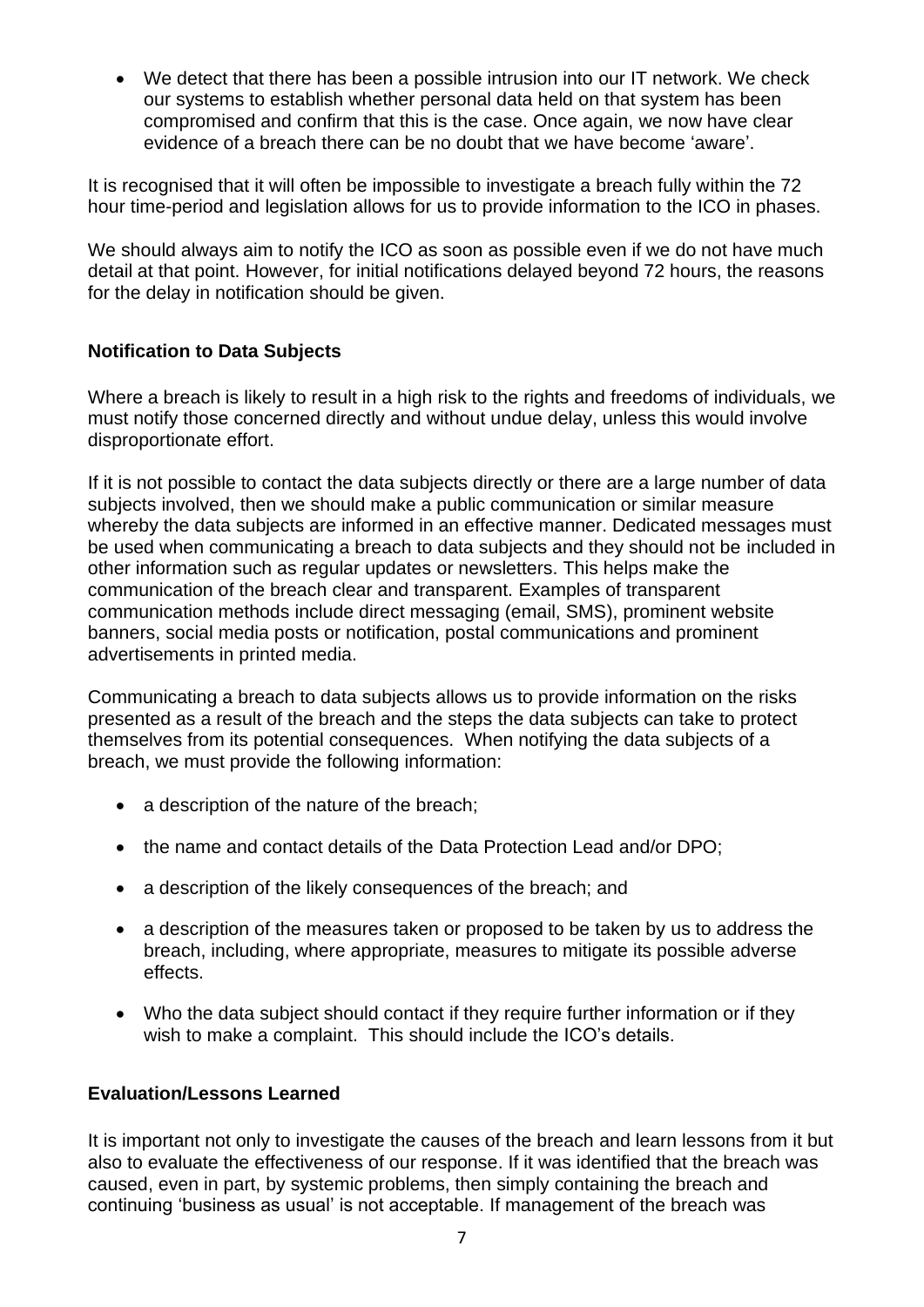hampered by inadequate policies or procedures, these policies and procedures must be reviewed and updated to prevent a recurrence. The Data Protection Lead and DPO should conduct the evaluation with relevant staff involved in the breach and conduct the necessary training to ensure that the lessons are learned.

# <span id="page-7-0"></span>**Records Management**

A Security Incident and Breach Register will be maintained by the Data Protection Lead and this will be reported to the Management Committee on a regular basis. A case file or folder should be created for each incident containing a full record of the incident, relevant correspondence, decisions on notifications and investigation/evaluation. Records should be retained as per the Trafalgar Housing Association Retention Schedule.

### <span id="page-7-1"></span>**Review of Procedure**

This procedure will be reviewed every 12 months or more frequently when required to address any weakness in procedures or changes in legislation or best practice.

#### **Enclosures**:

- 1. Notification Guidance.
- 2. ICO Form Report a Personal Data Breach.
- 3. Template Breach Register.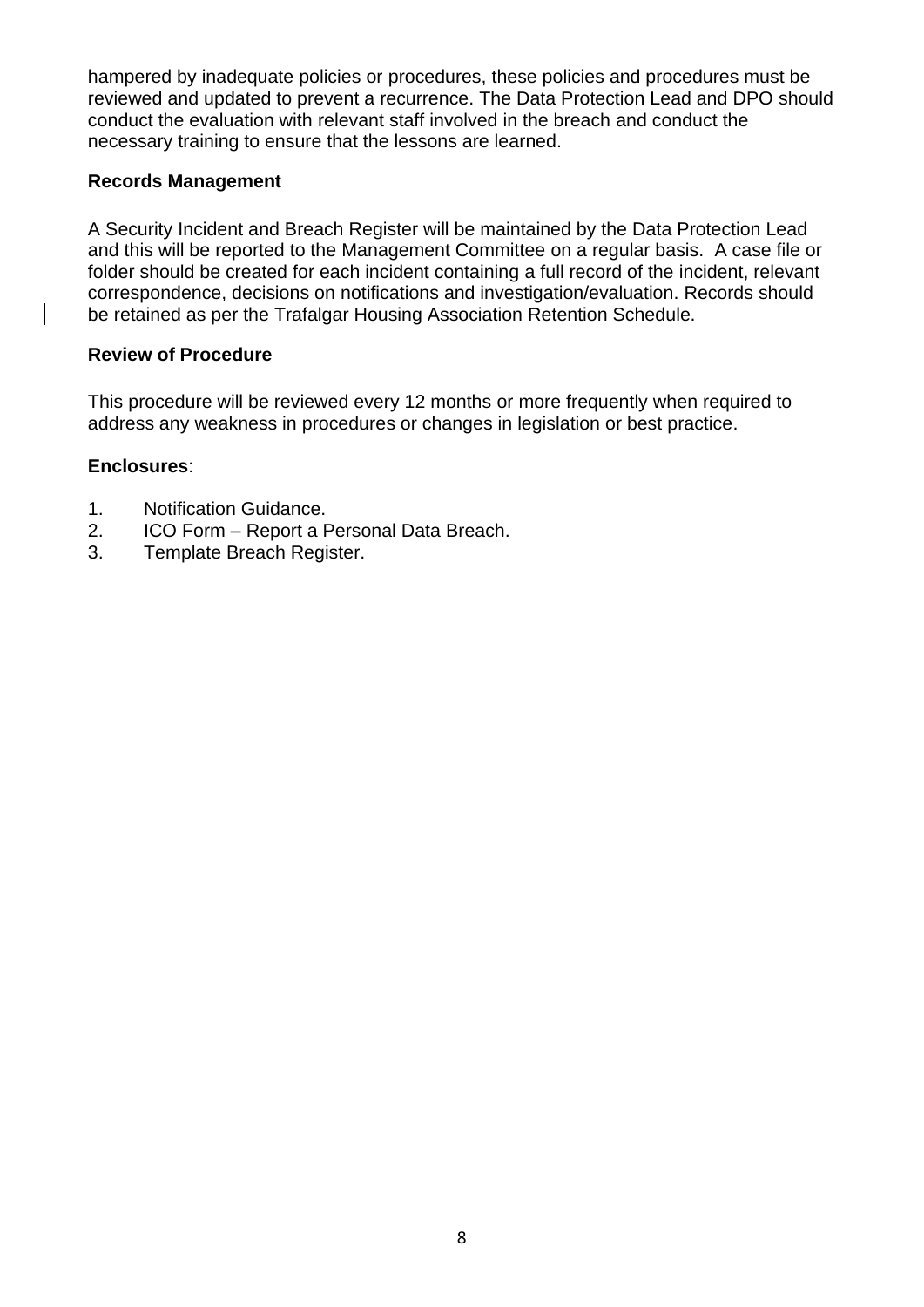# **Enclosure 1 – Notification Guidance**

*(Taken from Article 29 Working Group adopted guidance)*

# **Examples of personal data breaches and who to notify.**

The following non-exhaustive examples will assist in determining whether we need to notify in different personal data breach scenarios. These examples may also help to distinguish between risk and high risk to the rights and freedoms of individuals.

| <b>Example</b>                                                                                                                                                                                                                                                                 | <b>Notify the ICO</b>                                                                                                          | <b>Notify the Data</b><br>Subject(s)                                                                                                                     | <b>Notes</b>                                                                                                                                                                                                                                                                                                                                                                                         |
|--------------------------------------------------------------------------------------------------------------------------------------------------------------------------------------------------------------------------------------------------------------------------------|--------------------------------------------------------------------------------------------------------------------------------|----------------------------------------------------------------------------------------------------------------------------------------------------------|------------------------------------------------------------------------------------------------------------------------------------------------------------------------------------------------------------------------------------------------------------------------------------------------------------------------------------------------------------------------------------------------------|
| A controller stored a backup of an<br>archive of personal data encrypted<br>on a CD. The CD is stolen during a<br>break-in                                                                                                                                                     | <b>No</b>                                                                                                                      | <b>No</b>                                                                                                                                                | As long as the data are encrypted with a state of the art<br>algorithm, backups of the data exist, and the unique key<br>is not compromised, this may not be a reportable breach.<br>However if it is later compromised, notification is required                                                                                                                                                    |
| Personal data of individuals are<br>infiltrated from a secure website<br>managed by the controller during a<br>cyber-attack.                                                                                                                                                   | Yes, report to<br>ICO if there are<br>potential<br>consequences<br>to individuals                                              | Yes, depending on<br>the nature of the<br>personal data<br>affected and if the<br>severity of the<br>potential<br>consequences to<br>individuals is high | If the risk is not high, we recommend the controller to<br>notify the data subject, depending on the circumstances<br>of the case. For example, notification may not be required<br>if there is a confidentiality breach for a newsletter related<br>to a TV show, but notification may be required if this<br>newsletter can lead to political point of view of the data<br>subject being disclosed |
| A brief power outage lasting several<br>minutes at a controller's call centre<br>meaning customers are unable to call<br>the controller and access their<br>records.                                                                                                           | <b>No</b>                                                                                                                      | <b>No</b>                                                                                                                                                | This is not a notifiable personal data breach, but still a<br>recordable incident. Appropriate records should be<br>maintained by the controller                                                                                                                                                                                                                                                     |
| A controller suffers a ransomware<br>attack which results in all data being<br>encrypted. No back-ups are available<br>and the data cannot be restored. On<br>investigation, it becomes clear that<br>the ransomware's only functionality<br>was to encrypt the data, and that | Yes, report to<br>the ICO, if there<br>are potential<br>consequences<br>to individuals as<br>this is a loss of<br>availability | Yes, depending on<br>the nature of the<br>personal data<br>affected and the<br>possible effect of<br>the lack of<br>availability of the                  | If there was a backup available and data could be<br>restored in good time, this would not need to be reported<br>to the ICO or to individuals as there would have been no<br>permanent loss of availability or confidentiality. However,<br>the ICO may consider an investigation to assess<br>compliance with the broader security requirements                                                    |